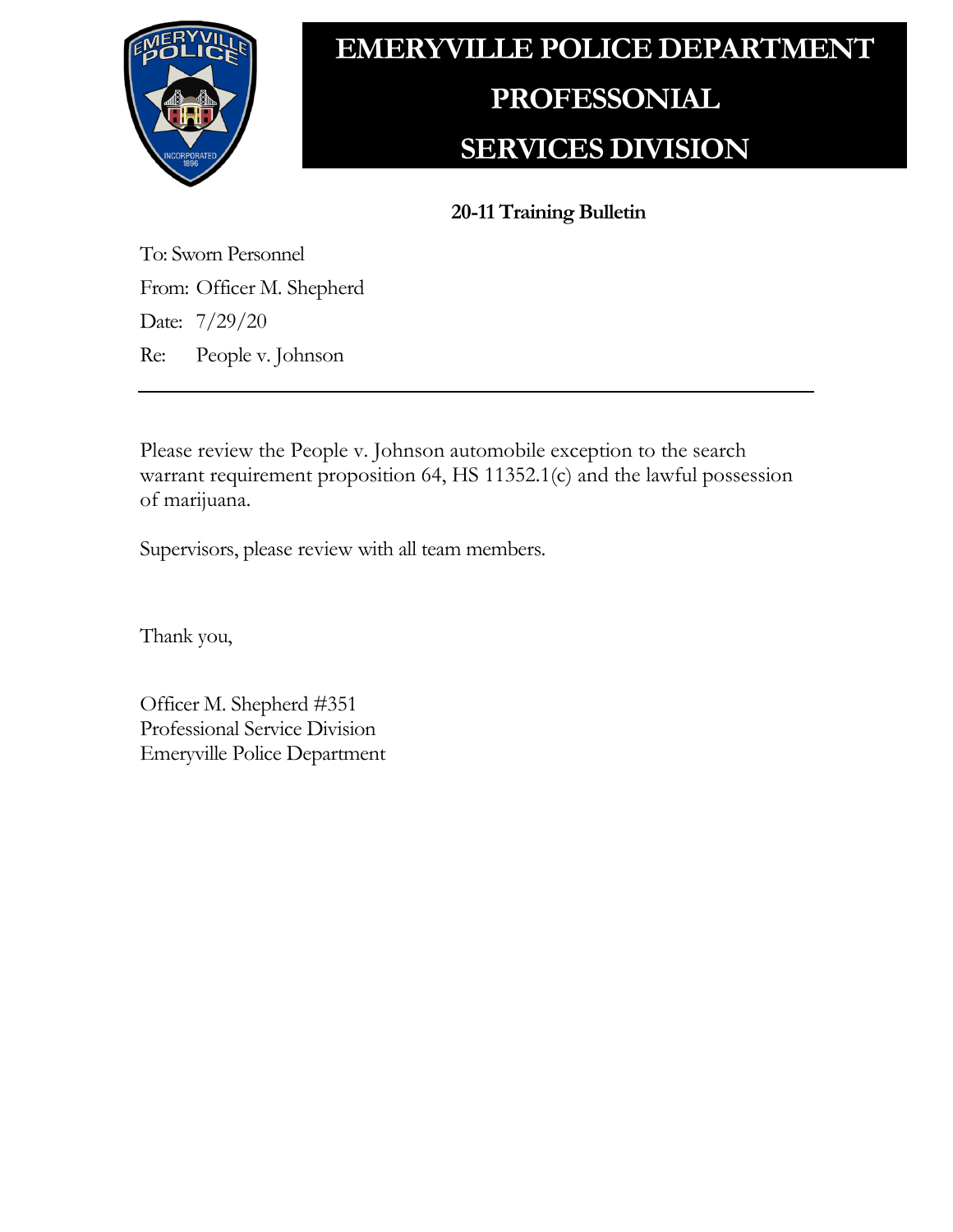## **Case Law: The Automobile Exception to the Search Warrant Requirement: Proposition 64, H&S § 11362.1(c), and the Lawful Possession of Marijuana: People v. Johnson (June 15, 2020) \_\_ Cal.App.5th \_\_ [2020 Cal.App. LEXIS 533]**

**Rule**: The plain sight observation of a legal amount of marijuana, enclosed in a container not open at that time, even with the odor of marijuana emanating from the vehicle, fails provide the necessary probable cause to search for more marijuana. Proposition 64 and H&S § 11362.1(c) provide an adult person in lawful possession of less than ounce of marijuana protection from being detained, searched, or arrested.

**Facts:** Stockton Police Officers Aron Clark and William Hall were on patrol (in uniform and in a marked patrol car) when they observed defendant Dammar Darrell Johnson sitting in a parked car on the side of the road. Noting the absence of a valid vehicle registration tab, the officers decided to stop and check him out. Activating their emergency lights, Officer Clark got out of the patrol car as an agitated defendant got out of his. Defendant refused to return to his car despite being told to do so, demanding to know (as he "yelled" at the officers) why he had to get back into his car. When Officer Clark grabbed defendant's arm to maintain control, defendant tensed up and pulled away. Defendant continued to pull away and yell at the officers, resulting in his arrest for resisting (i.e., P.C. § 148). Defendant was handcuffed and placed in the patrol car.

Finding the vehicle's registration to be expired, the officers intended to do an inventory search in preparation for towing it (see Note, below). As Officer Clark approached the driver's side door, he could smell the odor of marijuana emanating from the vehicle. After checking underneath the driver's seat, the officer "went to the center console where (he) found a small bag," of "possibly a couple of grams" of marijuana, "knotted at the top." Believing he now had probable cause to search the entire vehicle for more marijuana, Officer Clark did so, finding a loaded pistol. Charged in state court with being a felon in possession of a firearm (among other charges), defendant's motion to suppress the gun was denied. After pleading "no contest" to this charge, defendant appealed.

**Held:** The Third Circuit Court of Appeal reversed. With the People failing to argue the possible applicability of an "inventory search" theory, or that the search of defendant's vehicle was a valid "search incident to arrest" (see Note, below), the sole issue on appeal was whether, given what the officers knew at the time, they have sufficient probable cause to search defendant's car? The magistrate at defendant's preliminary examination as well as the Superior Court trial judge both ruled that they did. The Appellate Court disagreed. Under the so-called "automobile exception" to the search warrant requirement, "police who have probable cause to believe a lawfully stopped vehicle contains evidence of criminal activity or contraband may conduct a warrantless search of any area of the vehicle in which the evidence might be found." The "totality of the circumstances" must be considered in determining whether such probable cause exists.

On November 8, 2016, prior to defendant's arrest, California's voters passed the "Control, Regulate and Tax Adult Use of Marijuana Act of 2016," also known as "Proposition 64." Prop. 64 included the enactment of Health & Safety Code § 11362.1(a)(1), legalizing the possession of up to 28.5 grams (an ounce) of marijuana (aka; "cannabis") by adults, 21 years of age or older. Subdivision (c) of Section 11362.1 provides marijuana users with protection from being detained, searched, or arrested, when all that is known is that the user has in his or her possession a legal amount of marijuana. Specifically: "Cannabis and cannabis products involved in anyway with conduct deemed lawful by this section are not contraband nor subject to seizure, and no conduct deemed lawful by this section shall constitute the basis for detention, search, or arrest." Thus the legal possession of marijuana is not to be considered when assessing whether "probable cause" exists. The People argued, however, that Section 11362.1(c)'s protection from detention, search, or arrest is inapplicable in this case because defendant was not in lawful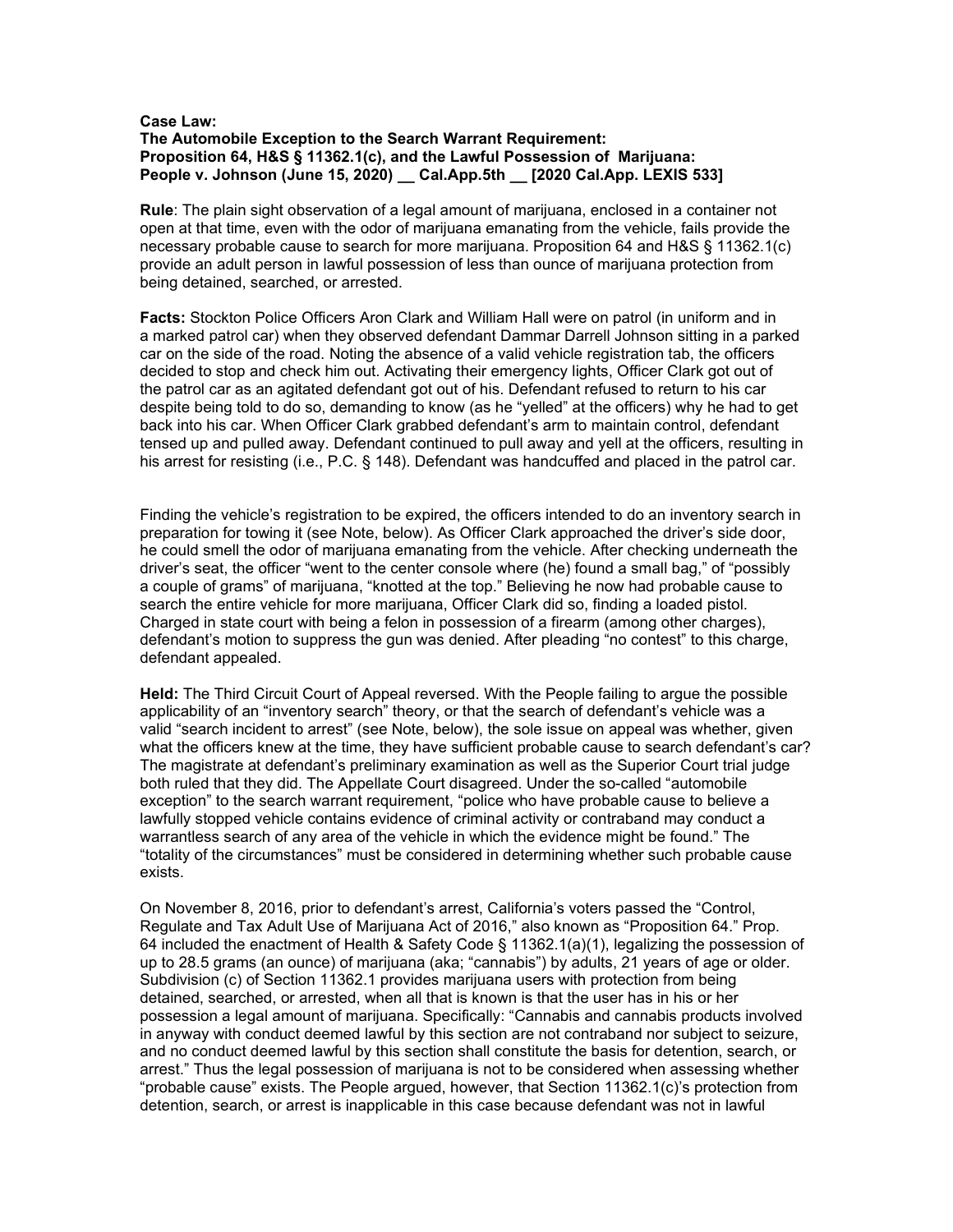possession of marijuana, having violated both H&S Code § 11362.3(a)(4) (operating a vehicle with an open container of marijuana), and/or Vehicle Code § 23222(b) (driving a vehicle with an unsecured container of marijuana).

Although the record was not clear, the Court assumed for the sake of argument that defendant's baggie of marijuana was both observed in plain sight (i.e., before any search of the car had been initiated) and "knotted" at the top. Based upon these assumptions, what Officer Clark knew at the time he initiated the search of defendant's car that ultimately resulted in the recovery of the gun was that there was an odor of marijuana emanating from the vehicle and that under an ounce of marijuana was observed in plain sight. The People cited three pre-Prop. 64 cases, all indicating that possession of marijuana in under these circumstances was illegal. In People v. Strasburg (2007) 148 Cal.App.4th 1052, the odor of marijuana coming from defendant's car even though defendant offered proof to the effect that he was a lawful "medical marijuana" user—was held to justify a warrantless search of the car. It was held in Strasburg that the medical marijuana law (Medical Cannabis Regulation and Safety Act; Bus. & Prof. Code §§ 19300 et seq.), effective at the time, provided immunity from prosecution, but did not act as a shield from a reasonable investigation and did not detract from the officer's probable cause. When Strasburg was decided, however, "nonmedical" marijuana was still illegal. Thus, the odor of marijuana would always, at that time, provide probable cause to search a car. However, since passage of Prop. 64 (Nov. 2016) and enactment of H&S Code § 11362.1(c), such a circumstance as occurred in Strasburg (i.e., possession of a legal amount of marijuana, along with its odor), now being lawful, no longer constitutes probable cause justifying the search of a car for more.

The Court similarly rejected the continuing validity of People v. Waxler (2014) 224 Cal.App.4th 712. In Waxler, it was held that the odor of burnt marijuana and the observation of a marijuana pipe containing what appeared to be burnt marijuana residue in the pipe's bowl established the necessary probable cause to justify the search of defendant's car for more. Waxler, however, was also decided pre-Prop. 64, and at a time when the observation of any amount of marijuana provided sufficient probable cause to search a vehicle.

Since enactment of H&S Code §11362.1(c), however, making such simple possession legal, that is no longer the case. Lastly, the Court rejected the People's reference to People v. Souza (1994) 9 Cal.4th 224, where it was held that an opened bottle of tequila in plain view in defendant's car entitled the officer to look for more. In Souza, it was held that the observation of an opened bottle of booze established, as a matter of law, probable cause to believe there might be other such bottles in the car. H&S Code§ 11362.3(a)(4) provides an exception to Section 11362.1(c), making it illegal to possess an "open container" of marijuana while operating a vehicle.

Similarly, V.C. § 23222(b) prohibits driving with a receptacle of cannabis that had been opened or with its seal broken, whether or not that container is open when observed by law enforcement. The Court held here that defendant's baggie of marijuana, being tied and "knotted" at the top, was in fact not open, and that the section (H&S § 11362.3(a)(4)) applies only to a container or package of cannabis that is open when found. The fact that it may have been open at one time, or could easily be reopened, does not constitute a violation of H&S Code § 11362.3(a)(4). Section 11362.1(c) therefore continued to provide defendant with protection from detention, search, or arrest. Also, because there was no evidence presented to the effect that defendant had been driving, the Court held that V.C. § 23222(b) (driving with a container of marijuana that had been opened) did not apply to this case. The only post-Prop. 64 case discussed was People v. Fews (2018) 27 Cal.App.5th 553, where defendant was contacted as a passenger in a car from which emanated the odor of recently burned marijuana, and where the driver was holding a halfburnt cigar which was found to contain marijuana. Noting that it is illegal to drive while under the influence of a drug (V.C. § 23152(f)) and to possess an opened container of marijuana (V.C. § 23222(b)), the Fews Court held that the driver of the car in which defendant was a passenger was potentially in violation of both. As such, the Fews court held that Section 11362.1(c)'s protection from detention, search, and arrest was inapplicable, allowing for the search of the car in which Fews was a passenger. The current case, however, is different. Because defendant here